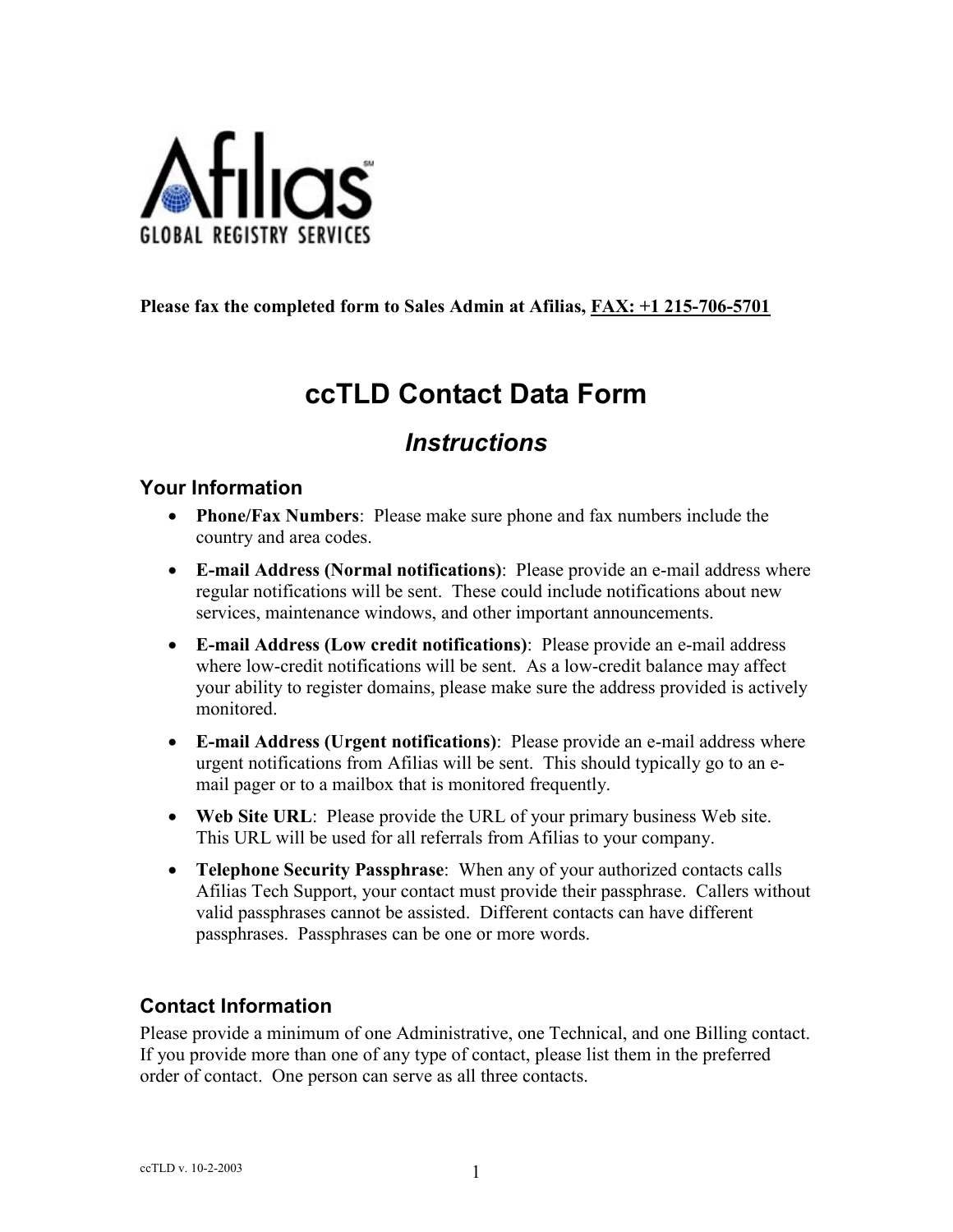Each contact must provide a Security Passphrase. Afilias support staff will verify the correct Passphrase for that contact before any actions will be performed.

Afilias will also operate a mailing list where outage notifications will be sent. The first Administrative and Technical contacts will be added to this mailing list. If you wish to add other contacts, please place a check in the box for each contact to be added.

**Corporate Executive Contacts**: Please provide the contact information for your company's Chief Executive Officer, President, and Legal Representative.

**Administrative Contacts**: Administrative Contacts are your primary representatives. They should have the decision-making ability to act on your behalf on matters related to your account, as well as business, contractual, legal, billing, credit, requirements, and technical issues.

**Technical Contacts**: Technical Contacts are your technical, systems, and operations representatives. They should be responsible for your operations and have the decisionmaking ability to act on your behalf in technical-related issues.

**Billing Contacts**: Billing Contacts are your financial and billing representatives. They should have the decision-making ability to act on behalf of the registrar on financial, credit, and billing-related matters. Afilias will send invoices to the Billing Contacts.

### **URLs**

Please provide the URLs of 1) Your home page, and 2) The legal agreement you have with domain name registrants.

### **Time Zones**

Please provide us with the best time for Afilias staff to contact the listed contacts. Please also provide the time difference in hours between your office location and UTC/GMT. When giving us times, please note for us what time zone you are noting ("9:00 am to 5:00 pm Eastern Time"). For UTC reference, please see: http://www.timeanddate.com/worldclock/

#### **Languages**

Please list the languages for which you are able to provide customer support.

### **Comments**

Please list any special instructions that our staff should be aware of when attempting to contact the listed contacts.

### **Contact Us:**

**Afilias**  300 Welsh Road Building 3, Suite 105 Horsham, PA 19044 USA Phone: +1 215-706-5700 **FAX: +1 215-706-5701**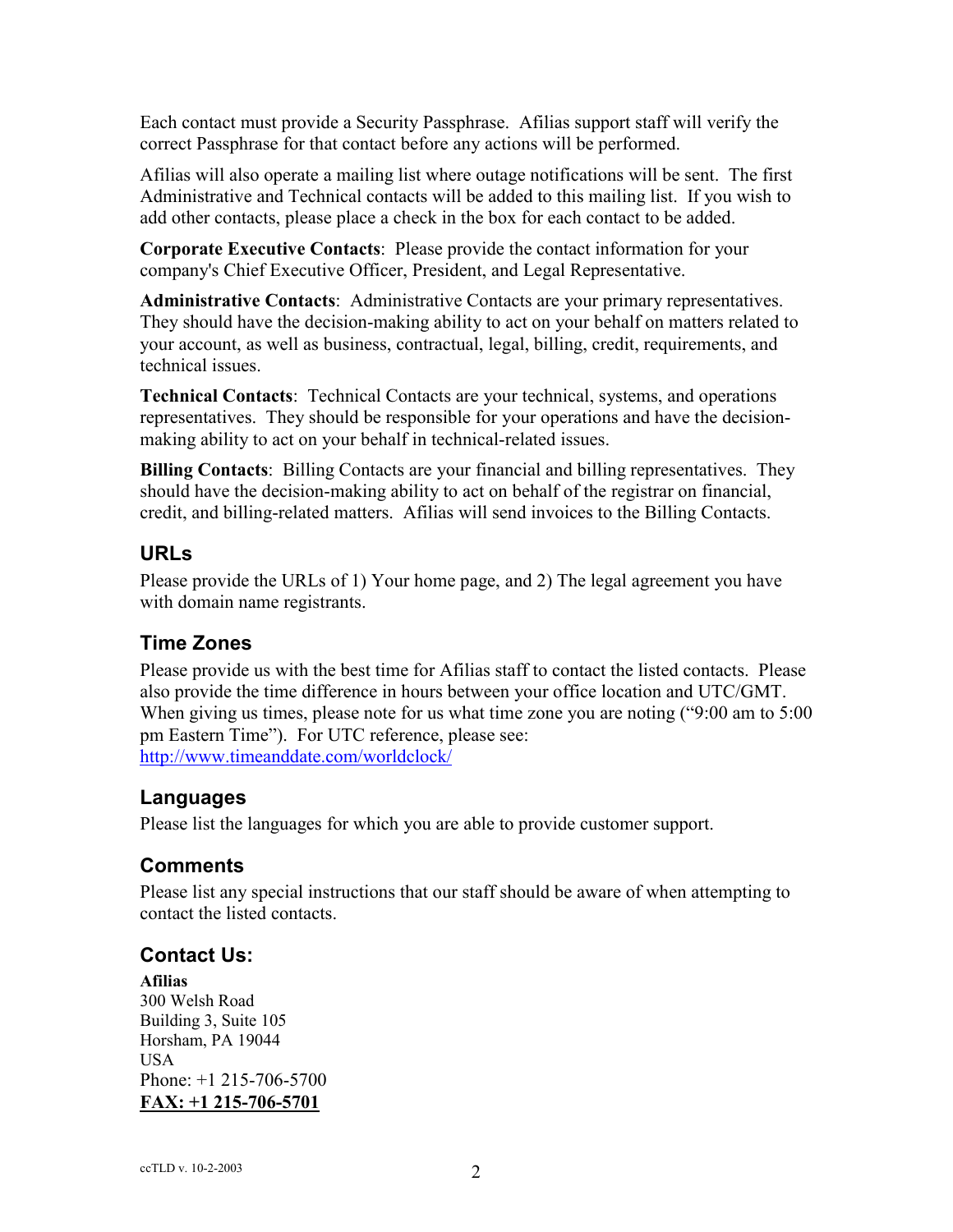## *General Information*

| City:           |
|-----------------|
| State/Province: |
|                 |
| Country:        |
|                 |
|                 |
|                 |
|                 |
|                 |
|                 |
|                 |

## *Registrar Client Subnets*

 $(\text{maximum 2 subnets})$ 

 $(\text{maximum } 64 \text{ hosts})$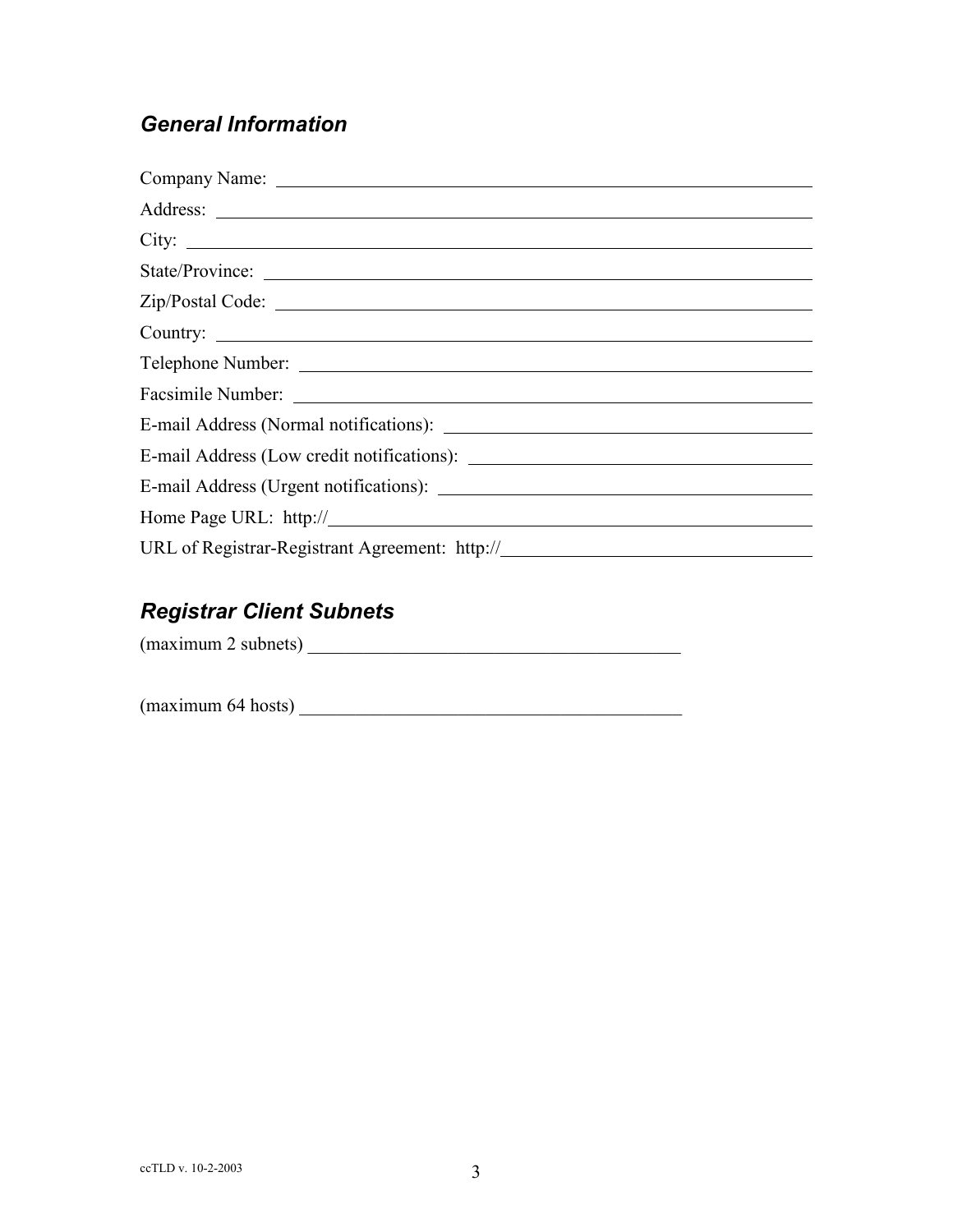## *Chief Executive Officer*

| City:                                                                                                                             |                 |                                                                                                                        |  |  |
|-----------------------------------------------------------------------------------------------------------------------------------|-----------------|------------------------------------------------------------------------------------------------------------------------|--|--|
|                                                                                                                                   |                 |                                                                                                                        |  |  |
|                                                                                                                                   |                 |                                                                                                                        |  |  |
|                                                                                                                                   |                 | Facsimile Number:                                                                                                      |  |  |
|                                                                                                                                   |                 |                                                                                                                        |  |  |
|                                                                                                                                   |                 |                                                                                                                        |  |  |
| Subscribe to general mailing list                                                                                                 |                 | Subscribe to tech/outages mailing list                                                                                 |  |  |
| <b>President</b>                                                                                                                  |                 |                                                                                                                        |  |  |
|                                                                                                                                   |                 |                                                                                                                        |  |  |
|                                                                                                                                   |                 |                                                                                                                        |  |  |
|                                                                                                                                   |                 |                                                                                                                        |  |  |
|                                                                                                                                   |                 |                                                                                                                        |  |  |
|                                                                                                                                   |                 |                                                                                                                        |  |  |
| Telephone Number:                                                                                                                 |                 | Facsimile Number:                                                                                                      |  |  |
|                                                                                                                                   |                 |                                                                                                                        |  |  |
| Telephone Security Passphrase:                                                                                                    |                 |                                                                                                                        |  |  |
| Subscribe to general mailing list                                                                                                 |                 | Subscribe to tech/outages mailing list                                                                                 |  |  |
| <b>Attorney or Legal Representative</b>                                                                                           |                 |                                                                                                                        |  |  |
| First Name:                                                                                                                       | Middle Initial: | Last Name:                                                                                                             |  |  |
|                                                                                                                                   |                 |                                                                                                                        |  |  |
| Address:<br><u> 1989 - Johann Barbara, martin amerikan basal dan berasal dan berasal dalam basal dalam basal dalam basal dala</u> |                 |                                                                                                                        |  |  |
| City:<br><u> 1980 - Jan Samuel Barbara, poeta esperanto-poeta esperanto-poeta esperanto-poeta esperanto-poeta esperanto-po</u>    |                 |                                                                                                                        |  |  |
|                                                                                                                                   |                 |                                                                                                                        |  |  |
| Country:<br><u> 1990 - Johann Barbara, martin a</u>                                                                               |                 |                                                                                                                        |  |  |
| Telephone Number:                                                                                                                 |                 | Facsimile Number:                                                                                                      |  |  |
| E-mail Address:                                                                                                                   |                 | <u> 1980 - Johann Stoff, deutscher Stoffen und der Stoffen und der Stoffen und der Stoffen und der Stoffen und der</u> |  |  |
| Telephone Security Passphrase:                                                                                                    |                 |                                                                                                                        |  |  |
| Subscribe to general mailing list                                                                                                 |                 | Subscribe to tech/outages mailing list                                                                                 |  |  |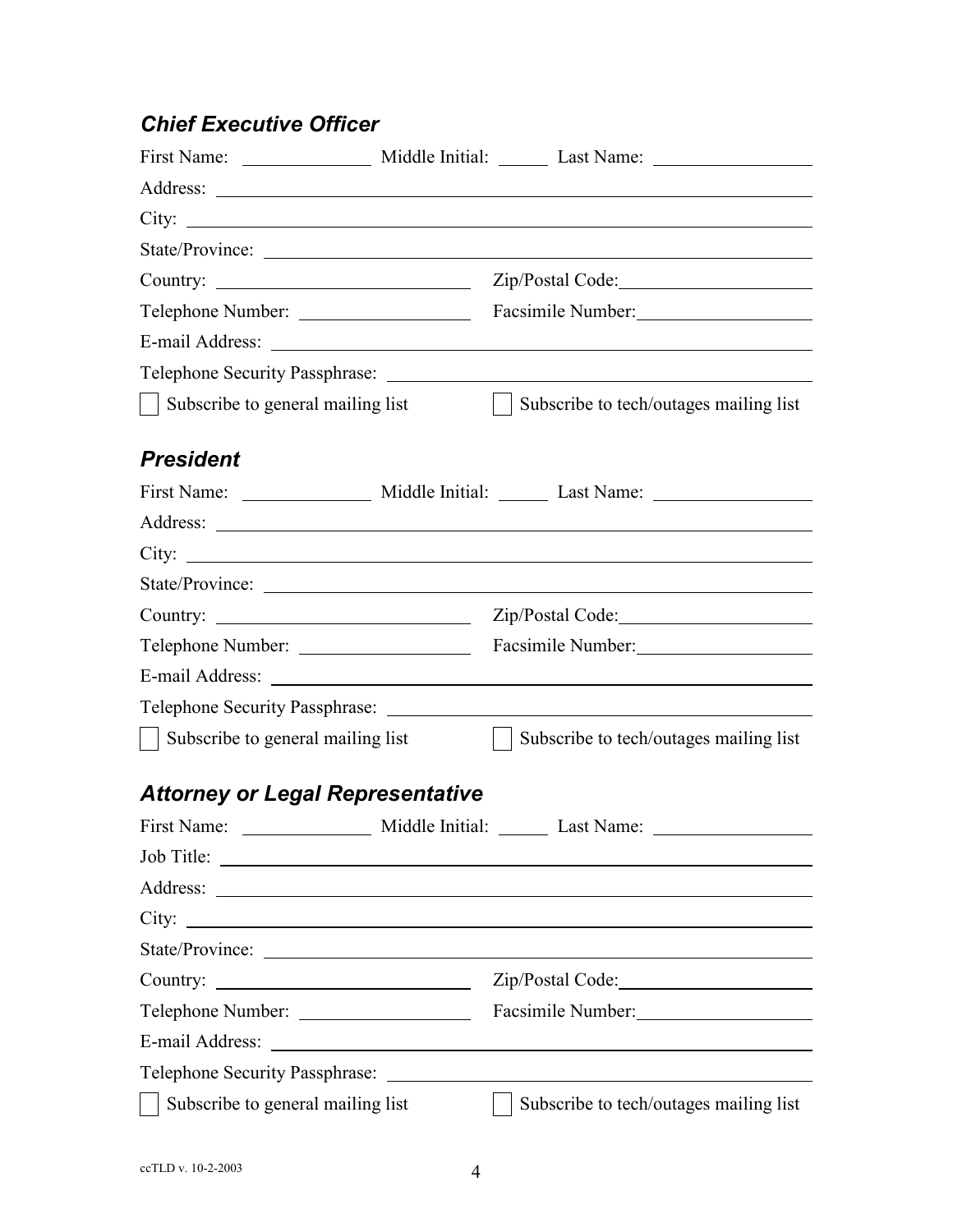# *Administrative Contact #1 (required)*

| Job Title:                                        |  |                                                                                                                      |  |  |  |
|---------------------------------------------------|--|----------------------------------------------------------------------------------------------------------------------|--|--|--|
|                                                   |  |                                                                                                                      |  |  |  |
|                                                   |  |                                                                                                                      |  |  |  |
|                                                   |  | State/Province:                                                                                                      |  |  |  |
|                                                   |  |                                                                                                                      |  |  |  |
| Telephone Number:                                 |  | Facsimile Number:                                                                                                    |  |  |  |
| Cell Number:                                      |  |                                                                                                                      |  |  |  |
|                                                   |  |                                                                                                                      |  |  |  |
|                                                   |  |                                                                                                                      |  |  |  |
| Subscribe to general mailing list<br>$\checkmark$ |  | $\checkmark$<br>Subscribe to tech/outages mailing<br>list                                                            |  |  |  |
| <b>Administrative Contact #2 (optional)</b>       |  |                                                                                                                      |  |  |  |
|                                                   |  |                                                                                                                      |  |  |  |
|                                                   |  | Job Title:                                                                                                           |  |  |  |
|                                                   |  |                                                                                                                      |  |  |  |
|                                                   |  |                                                                                                                      |  |  |  |
|                                                   |  | State/Province:                                                                                                      |  |  |  |
|                                                   |  | Zip/Postal Code:                                                                                                     |  |  |  |
| Telephone Number:                                 |  | Facsimile Number:                                                                                                    |  |  |  |
| E-mail Address:                                   |  | <u> 1989 - Johann Barbara, martin amerikan basal dan berasal dan berasal dalam basal dan berasal dan berasal dan</u> |  |  |  |
|                                                   |  |                                                                                                                      |  |  |  |
| Subscribe to general mailing list                 |  | Subscribe to tech/outages mailing list                                                                               |  |  |  |
| <b>Administrative Contact #3 (optional)</b>       |  |                                                                                                                      |  |  |  |
|                                                   |  |                                                                                                                      |  |  |  |
|                                                   |  |                                                                                                                      |  |  |  |
|                                                   |  |                                                                                                                      |  |  |  |
|                                                   |  |                                                                                                                      |  |  |  |
|                                                   |  | State/Province:                                                                                                      |  |  |  |
| Country: $\qquad \qquad$                          |  |                                                                                                                      |  |  |  |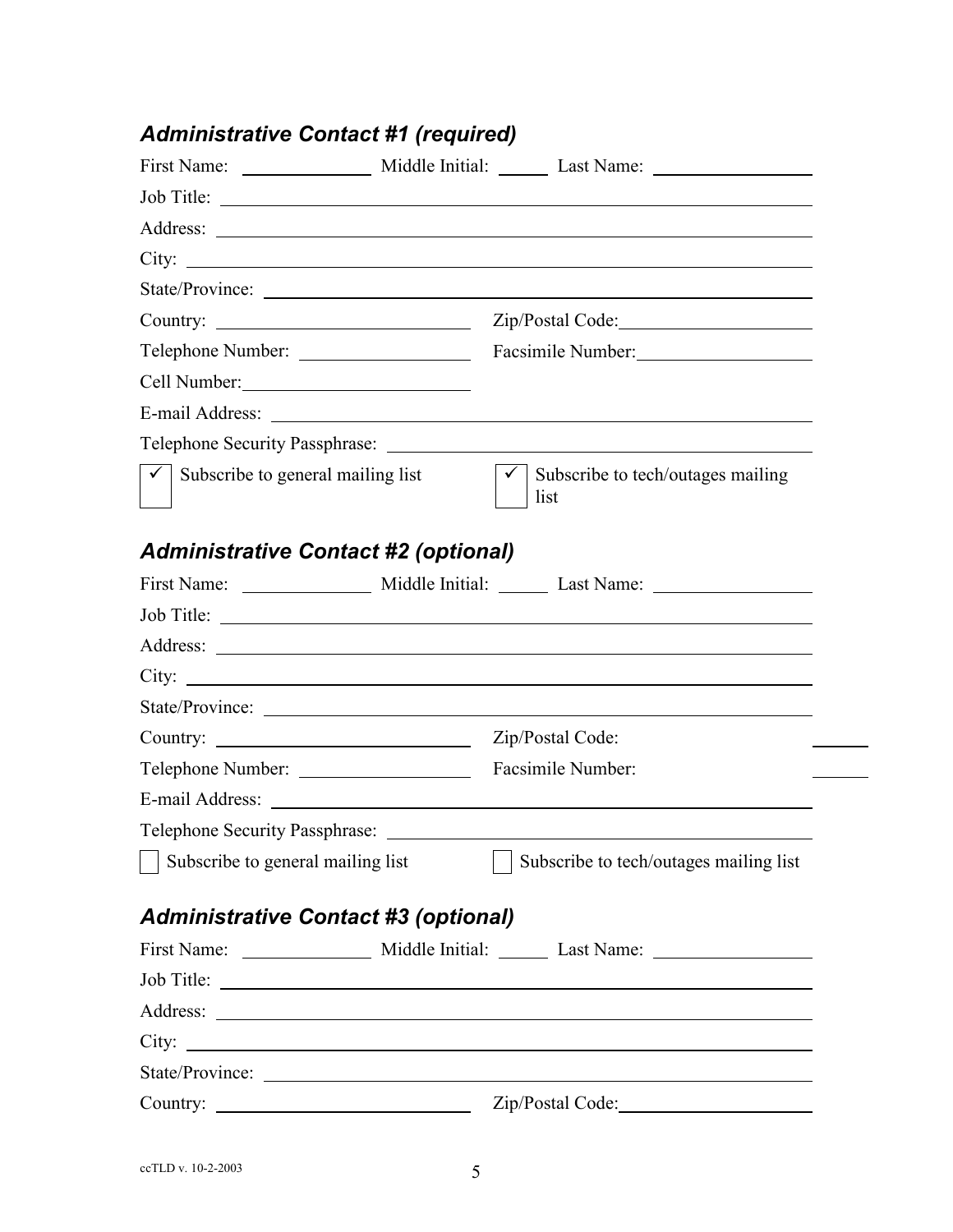| Telephone Number:                     | Facsimile Number:                      |
|---------------------------------------|----------------------------------------|
| E-mail Address:                       |                                        |
| <b>Telephone Security Passphrase:</b> |                                        |
| Subscribe to general mailing list     | Subscribe to tech/outages mailing list |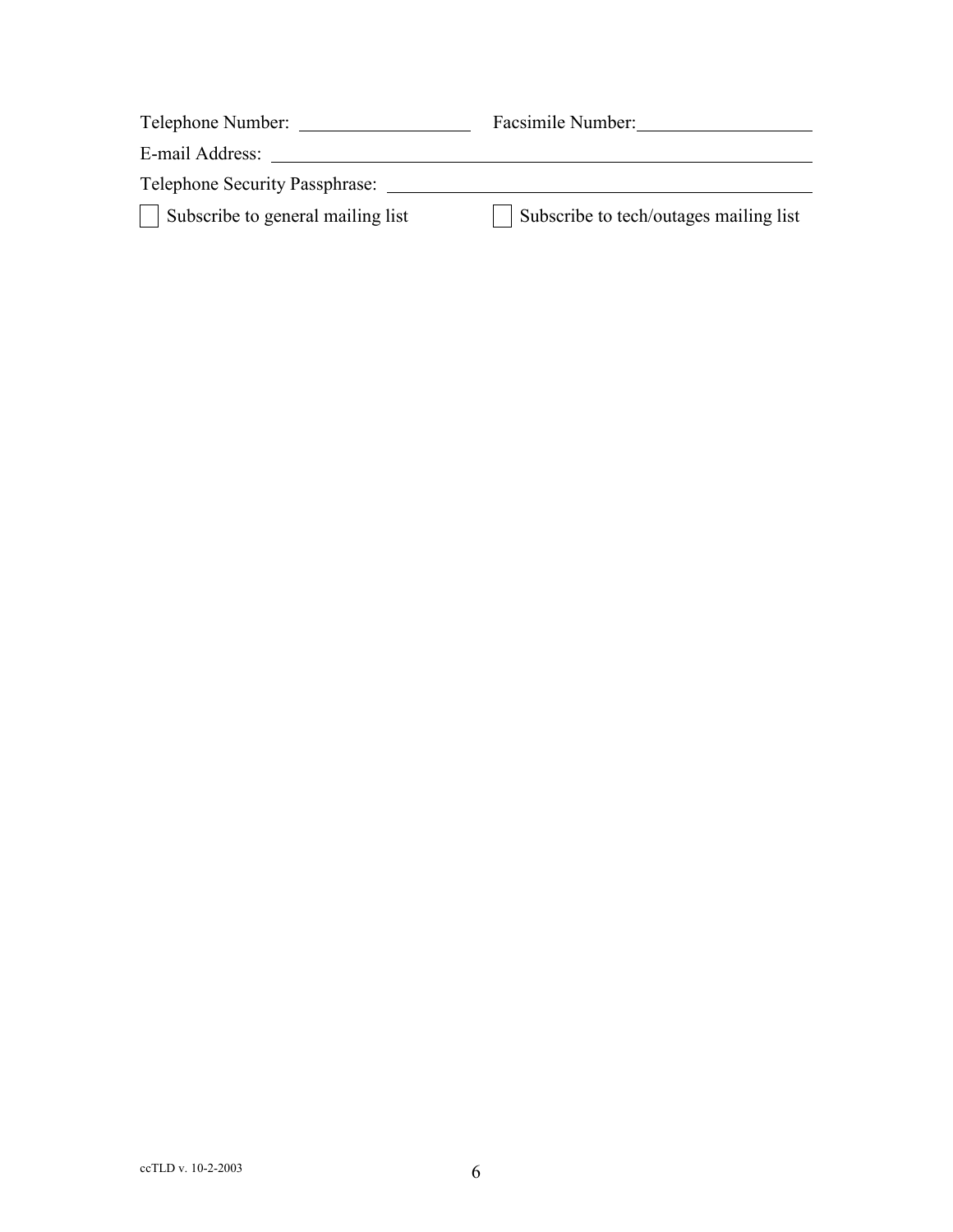# *Technical Contact #1 (required)*

|                                           | Job Title:                                |
|-------------------------------------------|-------------------------------------------|
|                                           |                                           |
| City:                                     |                                           |
| State/Province:                           |                                           |
|                                           |                                           |
| Telephone Number:                         | Facsimile Number:                         |
| Cell Number:                              |                                           |
|                                           |                                           |
| Telephone Security Passphrase: _______    |                                           |
| Subscribe to general mailing list         | Subscribe to tech/outages mailing<br>list |
| <b>Technical Contact #2 (optional)</b>    |                                           |
|                                           |                                           |
| Job Title:                                |                                           |
|                                           |                                           |
|                                           |                                           |
|                                           |                                           |
| Country: $\qquad \qquad$                  |                                           |
| Telephone Number:                         | Facsimile Number:                         |
|                                           |                                           |
| Telephone Security Passphrase: __________ |                                           |
| Subscribe to general mailing list         | Subscribe to tech/outages mailing list    |
| <b>Technical Contact #3 (optional)</b>    |                                           |
|                                           |                                           |
|                                           |                                           |
|                                           |                                           |
|                                           |                                           |
|                                           |                                           |
|                                           | Zip/Postal Code:                          |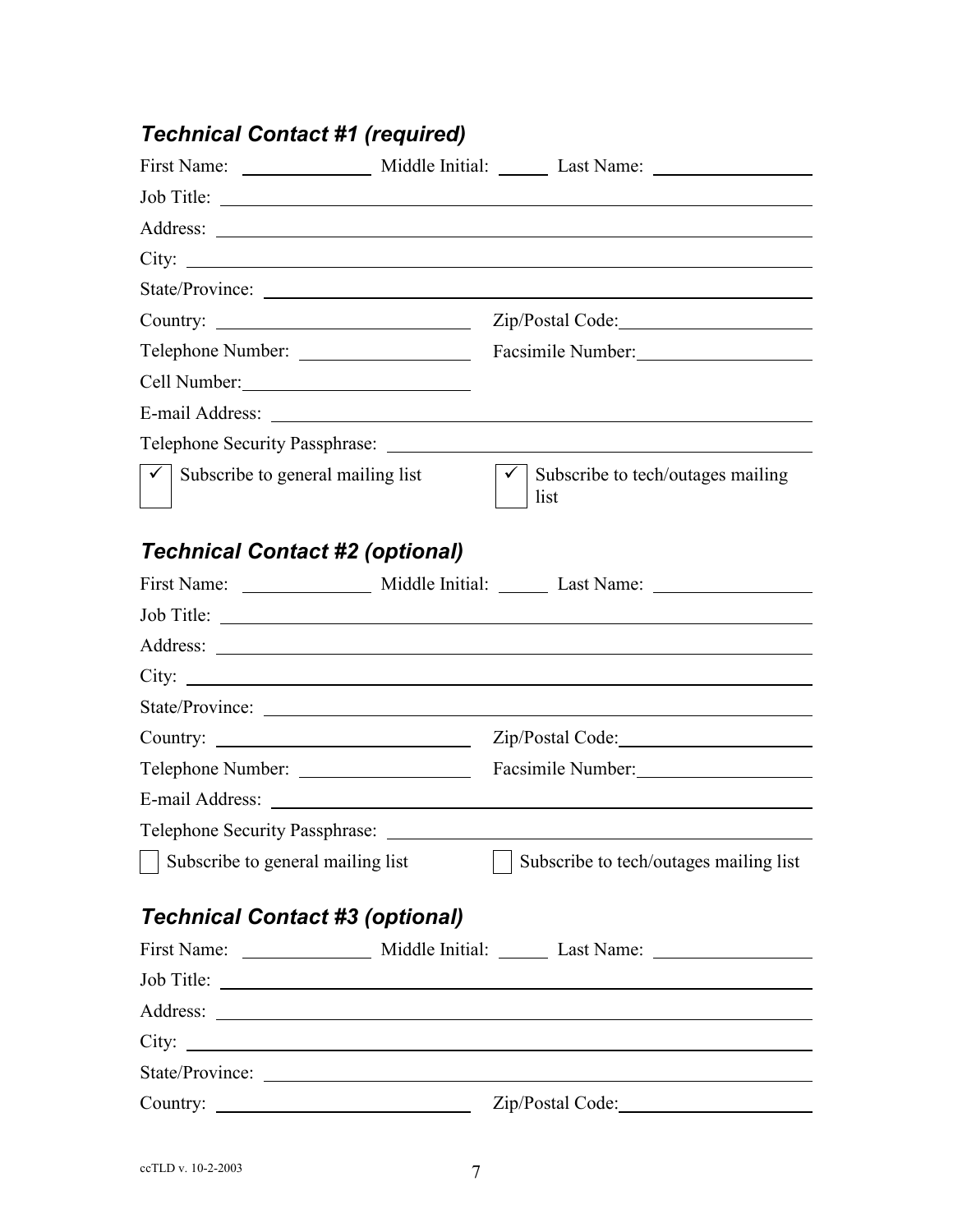| Telephone Number:                     | Facsimile Number:                      |
|---------------------------------------|----------------------------------------|
| E-mail Address:                       |                                        |
| <b>Telephone Security Passphrase:</b> |                                        |
| Subscribe to general mailing list     | Subscribe to tech/outages mailing list |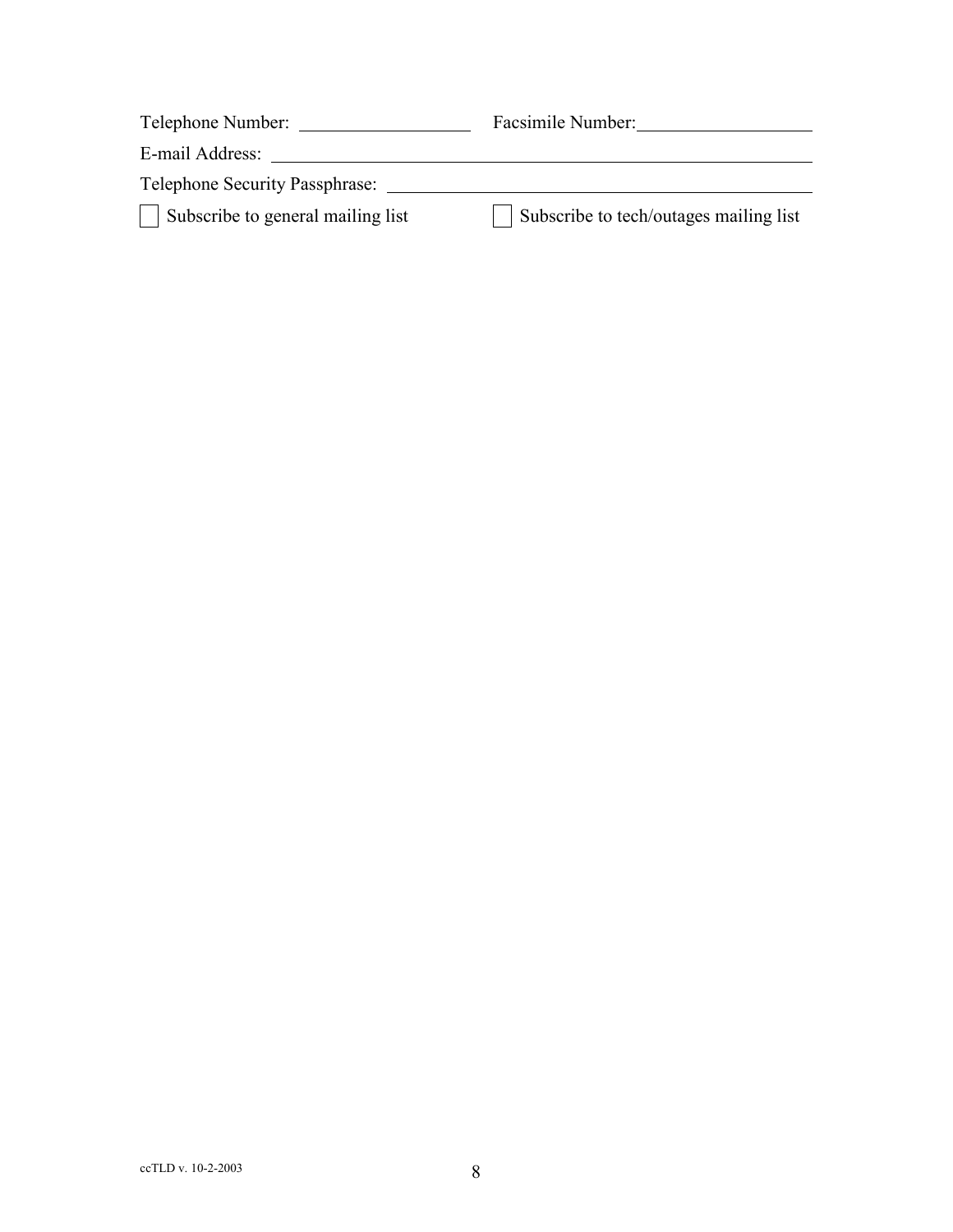# *Billing Contact #1 (required)*

|                                        | Job Title:                                                                                                           |
|----------------------------------------|----------------------------------------------------------------------------------------------------------------------|
|                                        |                                                                                                                      |
|                                        |                                                                                                                      |
|                                        |                                                                                                                      |
|                                        |                                                                                                                      |
| Telephone Number:                      | Facsimile Number: 1997                                                                                               |
|                                        |                                                                                                                      |
| Telephone Security Passphrase: _______ |                                                                                                                      |
| Subscribe to general mailing list      | Subscribe to tech/outages mailing list                                                                               |
| <b>Billing Contact #2 (optional)</b>   |                                                                                                                      |
|                                        |                                                                                                                      |
|                                        |                                                                                                                      |
|                                        |                                                                                                                      |
| City:                                  |                                                                                                                      |
|                                        |                                                                                                                      |
|                                        |                                                                                                                      |
| Telephone Number:                      | Facsimile Number:                                                                                                    |
|                                        |                                                                                                                      |
| Telephone Security Passphrase:         | <u> 1980 - Jan Stein Stein Stein Stein Stein Stein Stein Stein Stein Stein Stein Stein Stein Stein Stein Stein S</u> |
| Subscribe to general mailing list      | Subscribe to tech/outages mailing list                                                                               |
| <b>Billing Contact #3 (optional)</b>   |                                                                                                                      |
|                                        |                                                                                                                      |
| Job Title:                             |                                                                                                                      |
|                                        |                                                                                                                      |
|                                        |                                                                                                                      |
|                                        | State/Province:                                                                                                      |
|                                        |                                                                                                                      |
| Telephone Number:                      | Facsimile Number:                                                                                                    |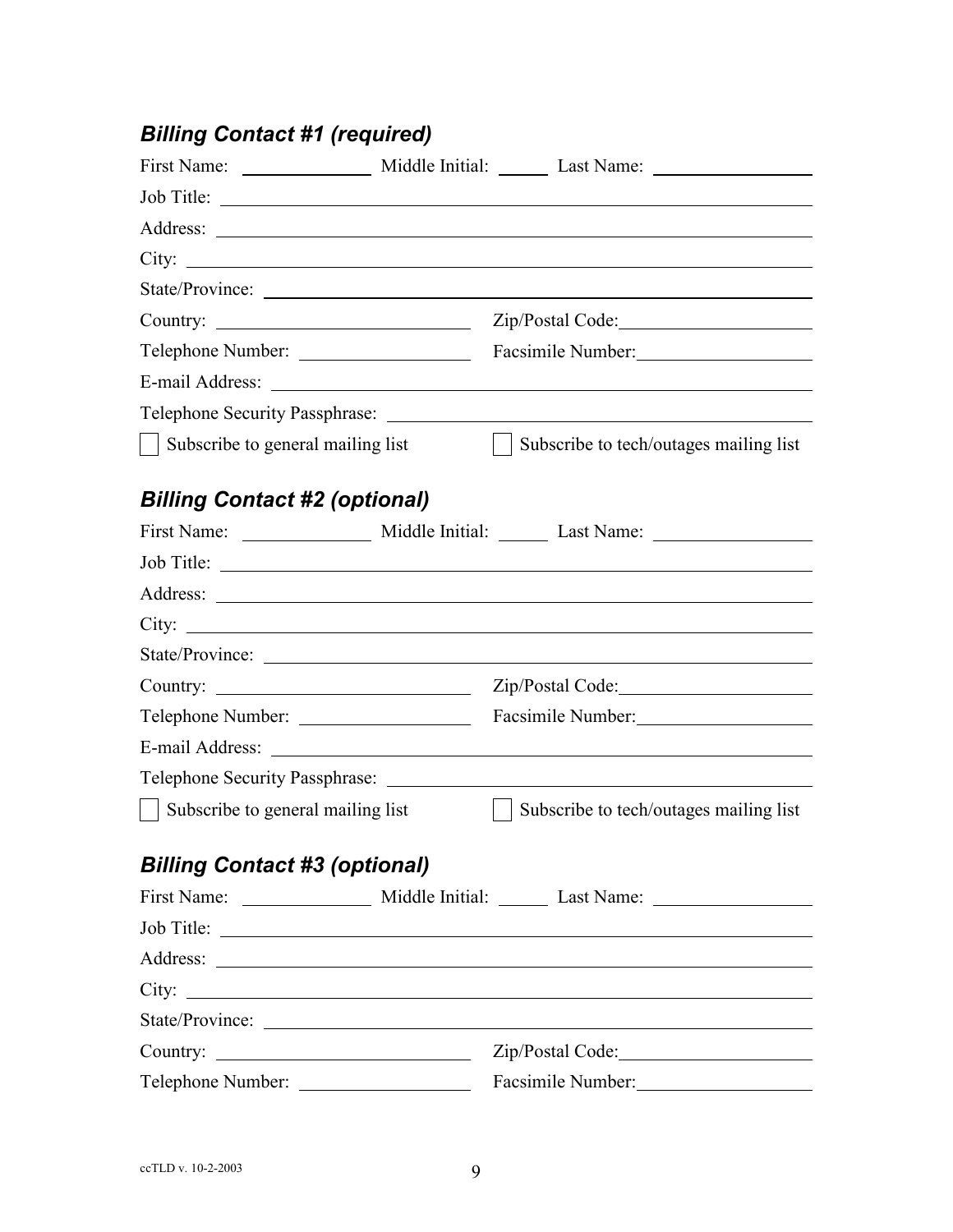E-mail Address:

Telephone Security Passphrase:

Subscribe to general mailing list  $\Box$  Subscribe to tech/outages mailing list